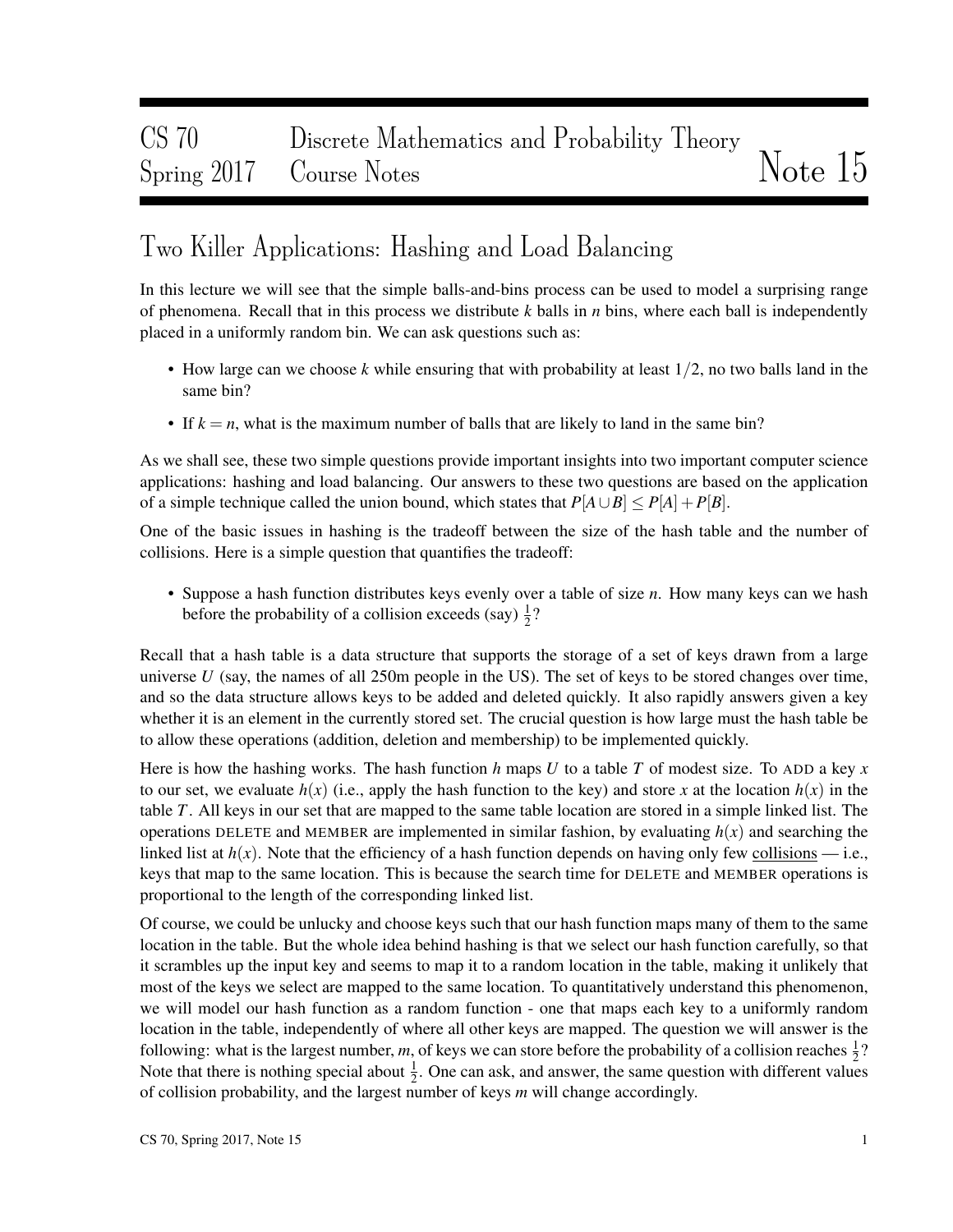## Balls and Bins

Let's begin by seeing how this problem can be put into the balls and bins framework. The balls will be the *m* keys to be stored, and the bins will be the *n* locations in the hash table *T*. Since the hash function maps each key to a random location in the table  $T$ , we can see each key (ball) as choosing a hash table location (bin) uniformly and independently from  $T$ . Thus the probability space corresponding to this hashing experiment is exactly the same as the balls and bins space.

We are interested in the event *A* that there is no collision, or equivalently, that all *m* balls land in different bins. Clearly Pr[*A*] will decrease as *m* increases (with *n* fixed). Our goal is to find the largest value of *m* such that  $Pr[A]$  remains above  $\frac{1}{2}$ . [Note: Really we are looking at different sample spaces here, one for each value of *m*. So it would be more correct to write Pr*<sup>m</sup>* rather than just Pr, to make clear which sample space we are talking about. However, we will omit this detail.]

#### Using the union bound

Let us see how to use the union bound to achieve this goal. We will fix the value of *m* and try to compute  $Pr[A]$ . There are exactly  $k = \binom{m}{2} = \frac{m(m-1)}{2}$  $\frac{2^{n-1}}{2}$  possible pairs among our *m* keys. Imagine these are numbered from 1 to  $\binom{m}{2}$  (it doesn't matter how). Let  $A_i$  denote the event that pair *i* has a collision (i.e., both keys in the pair are hashed to the same location). Then the event  $\overline{A}$  that *some* collision occurs can be written  $\overline{A} = \bigcup_{i=1}^{k} A_i$ . What is Pr[*A<sub>i</sub>*]? We claim it is just  $\frac{1}{n}$  for every *i*; this is just the probability that two particular balls land in the same bin.

So, using the union bound from the last lecture, we have

$$
\Pr[\overline{A}] \le \sum_{i=1}^k \Pr[A_i] = k \times \frac{1}{n} = \frac{m(m-1)}{2n} \approx \frac{m^2}{2n}.
$$

This means that the probability of having a collision is less than  $\frac{1}{2}$  provided  $\frac{m^2}{2n} \leq \frac{1}{2}$  $\frac{1}{2}$ , i.e., provided *m*  $\leq \sqrt{ }$ *n*. Thus, if we wish to suffer no collisions, the size of the hash table must be about the square of the cardinality of the set we are trying to store. We will see in the next section on load balancing that the number of collisions does not increase dramatically as we decrease the size of the hash table and make it comparable to the size of the set we are trying to store.

It turns out we can derive a slightly less restrictive bound for *m* using other techniques from the past several lectures. Although this alternate bound is a little better, both bounds are the same in terms of dependence on *n* (both are of the form  $m = O(\sqrt{n})$ ). If you are interested in the alternate derivation, please read the section at the end of this note.

## Birthday Paradox

Can we do better than the  $m = O(\sqrt{n})$  dependence on *n*? It turns out that the answer is no, and this is related to a surprising phenomenon called the birthday paradox. Suppose there are 23 students in class. What is the chance that two of them have the same birthday? Naively one might answer that since there are 365 days in the year, the chance should be roughly  $23/365$   $6\%$ . The correct answer is over 50%!

Suppose there are *k* people in the room, and let  $A = "At least two people have the same birthday," and let  $\overline{A} =$$ "No two people have the same birthday." It turns out it is easier to calculate Pr[*A*], and then Pr[*A*] = 1−Pr[*A*<sup>†</sup>. Our sample space is of cardinality  $|\Omega| = 365^k$ . And the number of sample points such that no two people to have the same birthday can be calculated as follows: there are 365 choices for the first person, 364 for the second, ..., 365 – *k* + 1 choices for the *k*<sup>th</sup> person, for a total of 365 × 364 × ··· × (365 – *k* + 1). Thus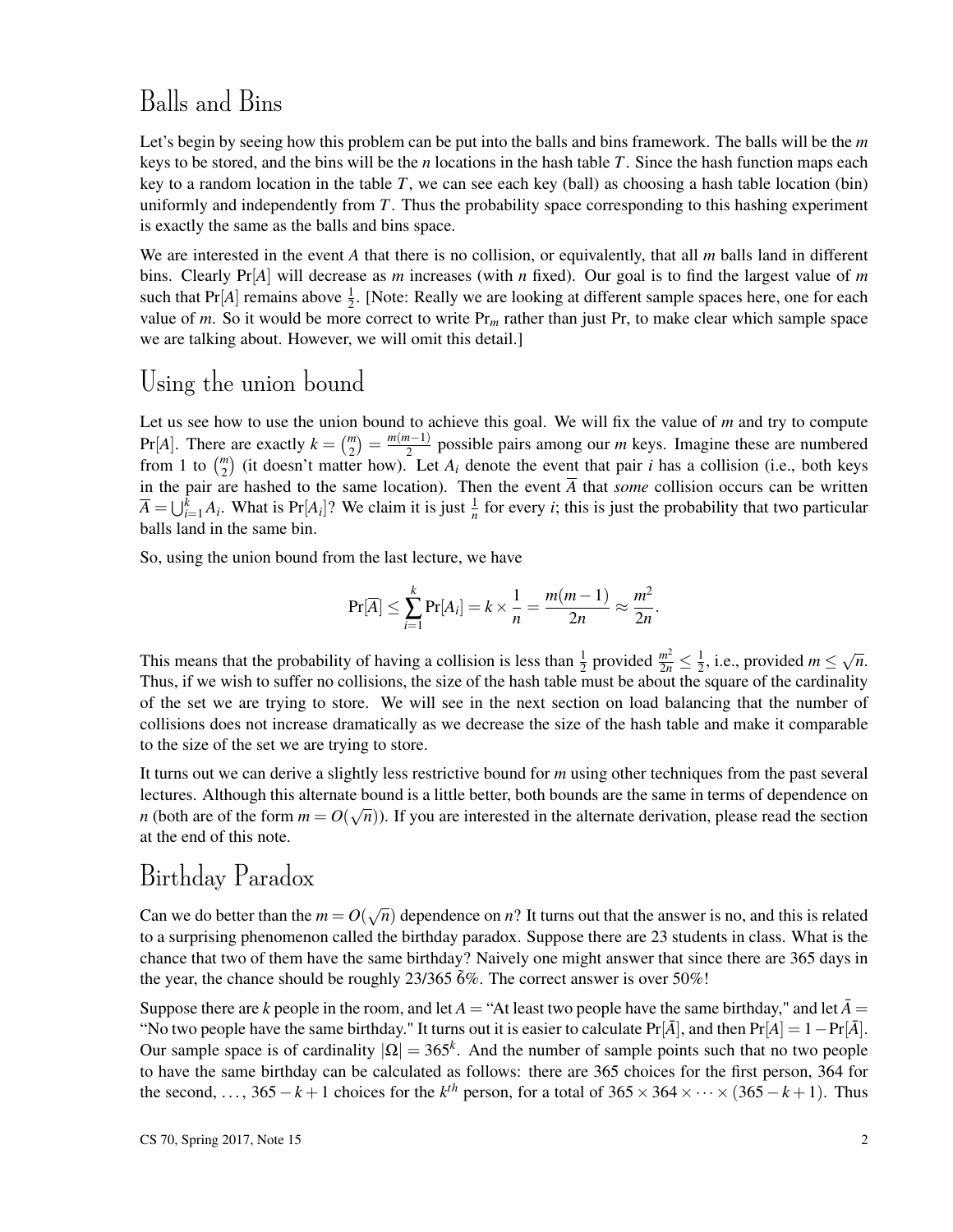$\Pr[\bar{A}] = \frac{|\bar{A}|}{|\Omega|} = \frac{365 \times 364 \times \dots \times (365-k+1)}{365^k}$  $\frac{365k}{365k}$  and Pr[A] = 1 −  $\frac{365\times364\times\cdots\times(365-k+1)}{365k}$  $\frac{365k}{365k}$ . Substituting  $k = 23$ , we can check that  $Pr[A]$  is over 50%. And with  $k = 60 Pr[A]$  is larger than 99%!

The hashing problem we considered above is a closely related to the birthday problem. Indeed, the birthday problem is the special case of the hashing problem with 365 bins. The  $k = 23$  solution to the birthday problem is the special case of the hashing problem can be seen as  $k$  being roughly  $\sqrt{365}$ .

## Application 2: Load balancing

An important practical issue in distributed computing is how to spread the workload in a distributed system among its processors. Here we investigate an extremely simple scenario that is both fundamental in its own right and also establishes a baseline against which more sophisticated methods should be judged.

Suppose we have *m* identical jobs and *n* identical processors. Our task is to assign the jobs to the processors in such a way that no processor is too heavily loaded. Of course, there is a simple optimal solution here: just divide up the jobs as evenly as possible, so that each processor receives either  $\lceil \frac{m}{n} \rceil$  $\frac{m}{n}$  or  $\frac{m}{n}$  $\frac{m}{n}$  jobs. However, this solution requires a lot of centralized control, and/or a lot of communication: the workload has to be balanced evenly either by a powerful centralized scheduler that talks to all the processors, or by the exchange of many messages between jobs and processors. This kind of operation is very costly in most distributed systems. The question therefore is: What can we do with little or no overhead in scheduling and communication cost?

### Back to Balls and Bins

The first idea that comes to mind here is... balls and bins! In other words, each job simply selects a processor uniformly at random and independently of all others, and goes to that processor. (Make sure you believe that the probability space for this experiment is the same as the one for balls and bins.) This scheme requires no communication. However, presumably it won't in general achieve an optimal balancing of the load. Let *A<sup>k</sup>* be the event that the load of some processor is at least *k*. As designers or users of this load balancing scheme, here's one question we might care about:

**Question:** Find the smallest value *k* such that  $Pr[A_k] \leq \frac{1}{2}$  $\frac{1}{2}$ .

If we have such a value k, then we'll know that, with good probability (at least  $\frac{1}{2}$ ), every processor in our system will have a load at most *k*. This will give us a good idea about the performance of the system. Of course, as with our hashing application, there's nothing special about the value  $\frac{1}{2}$ ; we're just using this for illustration. As you can check later (if you choose to read the optional section below), essentially the same analysis can be used to find *k* such that  $Pr[A_k] \le 0.05$  (i.e., 95% confidence), or any other value we like. Indeed, we can even find the *k*'s for several different confidence levels and thus build up a more detailed picture of the behavior of the scheme. To simplify our problem, we'll also assume from now on that  $m = n$ (i.e., the number of jobs is the same as the number of processors). With a bit more work, we could generalize our analysis to other values of *m*.

## Applying the Union Bound

From Application 1 we know that we get collisions already when  $m \approx 1.177\sqrt{n}$ . So when  $m = n$  the maximum load will certainly be larger than 1 (with good probability). But how large will it be? If we try to analyze the maximum load directly, we run into the problem that it depends on the number of jobs at *every* processor (or equivalently, the number of balls in every bin). Since the load in one bin depends on those in the others, this becomes very tricky. Instead, what we'll do is analyze the load in any *one* bin, say bin 1; this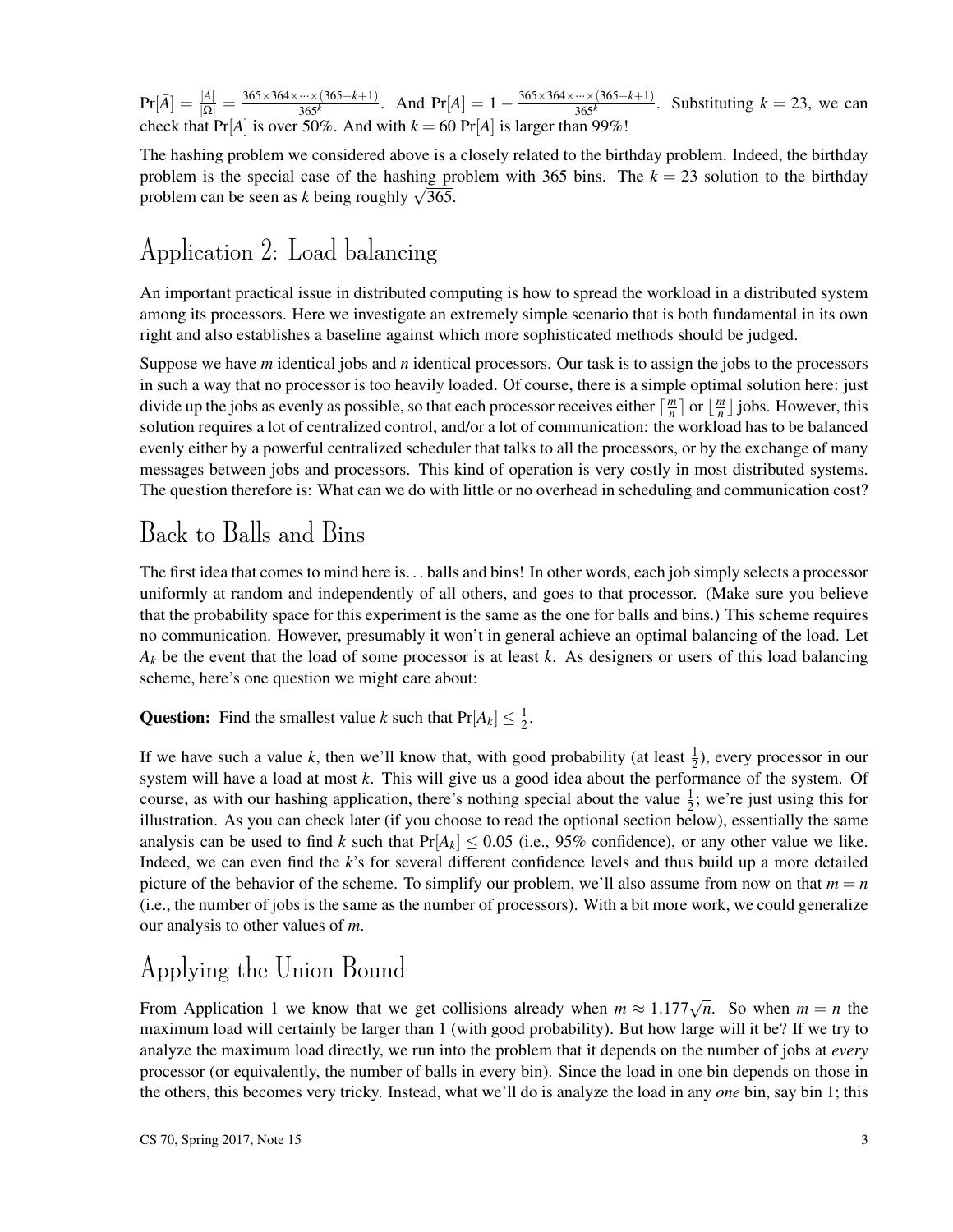will be fairly easy. Let  $A_k(1)$  be the event that the load in bin 1 is at least *k*. What we'll do is find *k* such that

$$
\Pr[A_k(1)] \le \frac{1}{2n}.\tag{1}
$$

Since all the bins are identical, we will then know that, for the same *k*,

$$
\Pr[A_k(i)] \leq \frac{1}{2n} \quad \text{for } i = 1, 2, \dots, n,
$$

where  $A_k(i)$  is the event that the load in bin *i* is at least *k*. But now, since the event  $A_k$  is exactly the union of the events  $A_k(i)$  (do you see why?), we can use the "Union Bound" from the previous lecture:

$$
Pr[A_k] = Pr[\bigcup_{i=1}^{n} A_k(i)]
$$
  
\n
$$
\leq n \times \frac{1}{2n}
$$
  
\n
$$
= \frac{1}{2}.
$$

It's worth standing back to notice what we did here: we wanted to conclude that  $Pr[A_k] \leq \frac{1}{2}$  $\frac{1}{2}$ . We couldn't analyze  $A_k$  directly, but we knew that  $A_k = \bigcup_{i=1}^n A_k(i)$ , for much simpler events  $A_k(i)$ . Since there are *n* events  $A_k(i)$ , and all have the same probability, it is enough for us to show that  $Pr[A_k(i)] \leq \frac{1}{2n}$ ; the union bound then guarantees that  $Pr[A_k] \leq \frac{1}{2}$  $\frac{1}{2}$ . This kind of reasoning is very common in applications of probability in Computer Science.

Now all that's left to do is find *k* which satisfies equation 1. That is, we wish to bound the probability that bin 1 has at least *k* balls (and find a value of *k* so that this probability is smaller than  $1/2n$ ). We start by observing that for the event  $A_k(1)$  to occur (that bin 1 has at least k balls), there must be some subset S of exactly *k* balls such that all balls in *S* ended up in bin 1. We can say this more formally as follows: for a subset *S* (where  $|S| = k$ ), let  $B_S$  be the event that all balls in *S* land in bin 1. Then the event  $A_k(1)$  is a subset of the event ∪*SB<sup>S</sup>* (where the union is over all sets *S* of cardinality *k*). It follows that:

$$
\Pr[A_k(1)] \le \Pr[\cup_S B_S]
$$

We can use the union bound on Pr[∪*SBS*]:

$$
\Pr[\cup_S B_S] \leq \sum_S \Pr[B_S]
$$

There are  $\binom{n}{k}$  $\binom{n}{k}$  sets we are summing over, and for each set *S*,  $Pr[B_S]$  is simple: it is just the probability that *k* balls land in bin 1, or  $\frac{1}{n^k}$ . Using these observations and the above equations, we can compute an upper bound on  $Pr[A_k(1)]$ :

$$
\Pr[A_k(1)] \le \binom{n}{k} \frac{1}{n^k}
$$

Now to satisfy our original goal (equation 1), we just need to choose  $k$  so that  $\binom{n}{k}$  $\binom{n}{k} \frac{1}{n^k}$  $\frac{1}{n^k} \leq \frac{1}{2n}$ . But we have

$$
\binom{n}{k}\frac{1}{n^k} = \frac{n(n-1)\cdots(n-k+1)}{k!}\frac{1}{n^k} \le \frac{1}{k!}
$$

Setting  $k! = 2n$ , and simplifying we get that  $\left(\frac{k}{e}\right)$  $\frac{k}{e}$ )<sup>*k*</sup> = 2*n*. Taking logs we get that *k*(ln*k* − 1) = ln 2*n*. This gives a value of *k* of roughly  $\frac{\ln n}{\ln \ln n}$ .

If you would like to learn more about how to do this, please refer to the additional section on load balancing below.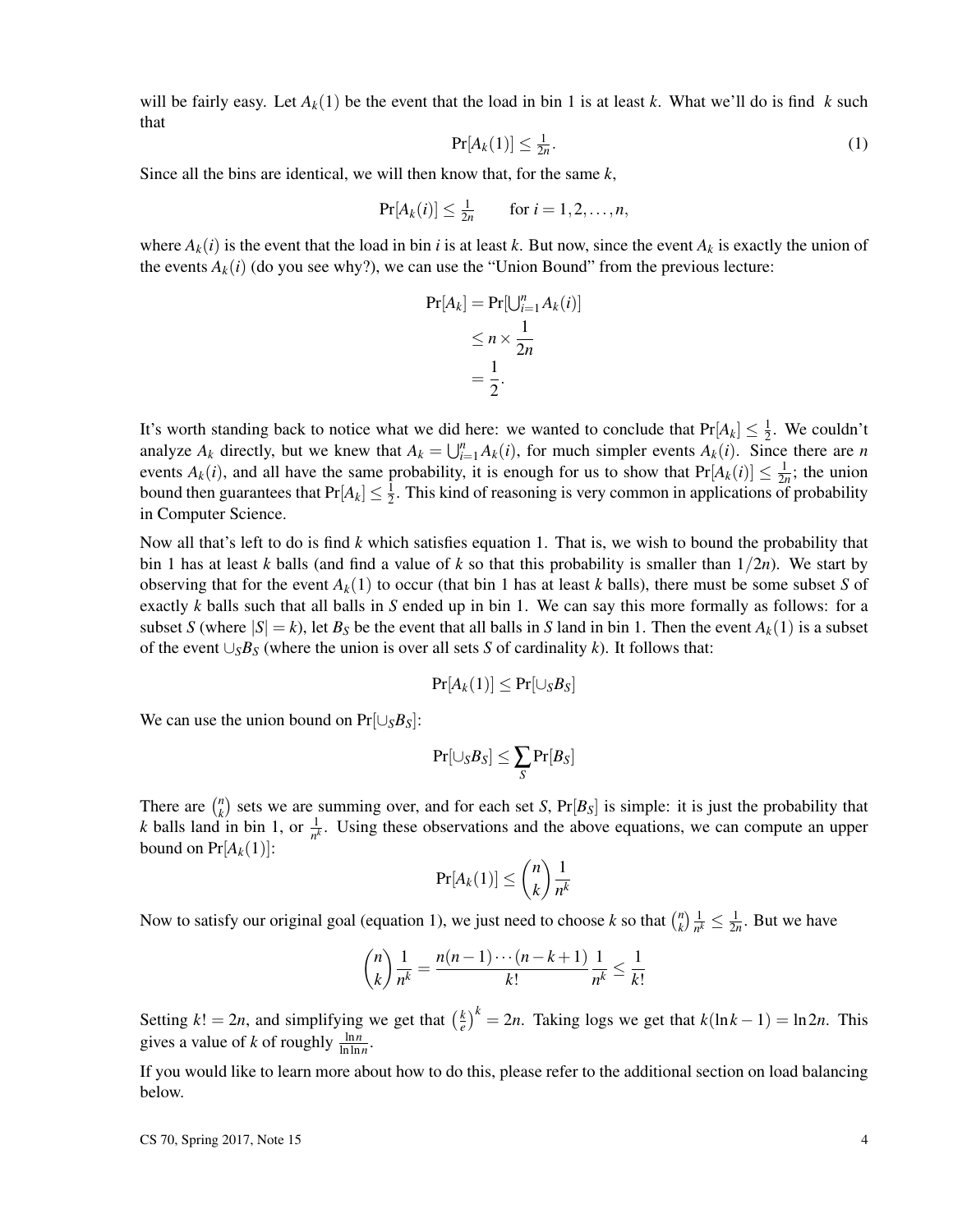Finally, here is one punchline from Application 2. Let's say the total US population is about 250 million. Suppose we mail 250 million items of junk mail, each one with a random US address. Then (see the optional section below for more details) with probability at least  $\frac{1}{2}$ , no one person anywhere will receive more than about a dozen items!

## More About Hashing (Optional)

*Please read on only if interested. In this section, we will derive the alternate bound described in the hashing section above.*

#### Main Idea

Let's fix the value of *m* and try to compute Pr[*A*]. Since our probability space is uniform (each outcome has probability  $\frac{1}{n^m}$ ), it's enough just to count the number of outcomes in *A*. In how many ways can we arrange *m* balls in *n* bins so that no bin contains more than one ball? Well, this is just the number of ways of choosing *m* things out of *n without* replacement, which as we saw in Note 10 is

$$
n \times (n-1) \times (n-2) \times \cdots \times (n-m+2) \times (n-m+1).
$$

This formula is valid as long as  $m \le n$ : if  $m > n$  then clearly the answer is zero. From now on, we'll assume that  $m \leq n$ .

Now we can calculate the probability of no collision:

$$
Pr[A] = \frac{n(n-1)(n-2)\dots(n-m+1)}{n^m}
$$
  
= 
$$
\frac{n}{n} \times \frac{n-1}{n} \times \frac{n-2}{n} \times \dots \times \frac{n-m+1}{n}
$$
  
= 
$$
(1 - \frac{1}{n}) \times (1 - \frac{2}{n}) \times \dots \times (1 - \frac{m-1}{n}).
$$
 (2)

Before going on, let's pause to observe that we could compute  $Pr[A]$  in a different way, as follows. View the probability space as a sequence of choices, one for each ball. For  $1 \le i \le m$ , let  $A_i$  be the event that the *i*th ball lands in a different bin from balls 1,2,...,*i*−1. Then

$$
Pr[A] = Pr[\bigcap_{i=1}^{n} A_i] = Pr[A_1] \times Pr[A_2|A_1] \times Pr[A_3|A_1 \cap A_2] \times \cdots \times Pr[A_m|\bigcap_{i=1}^{m-1} A_i]
$$
  
=  $1 \times \frac{n-1}{n} \times \frac{n-2}{n} \times \cdots \times \frac{n-m+1}{n}$   
=  $(1 - \frac{1}{n}) \times (1 - \frac{2}{n}) \times \cdots \times (1 - \frac{m-1}{n}).$ 

Fortunately, we get the same answer as before! [You should make sure you see how we obtained the conditional probabilities in the second line above. For example,  $Pr[A_3|A_1 \cap A_2]$  is the probability that the third ball lands in a different bin from the first two balls, *given that* those two balls also landed in different bins. This means that the third ball has *n*−2 possible bin choices out of a total of *n*.]

Essentially, we are now done with our problem: equation (2) gives an exact formula for the probability of no collision when *m* keys are hashed. All we need to do now is plug values  $m = 1, 2, 3, \dots$  into (2) until we find that  $Pr[A]$  drops below  $\frac{1}{2}$ . The corresponding value of *m* (minus 1) is what we want.

We can actually make this bound much more useful by turning it around, as we will do below. We will derive an equation which tells us the value of *m* at which  $Pr[A]$  drops below  $\frac{1}{2}$ . It turns out that if *m* is smaller than approximately  $1.177\sqrt{n}$ , the probability of a collision will be less than  $\frac{1}{2}$ .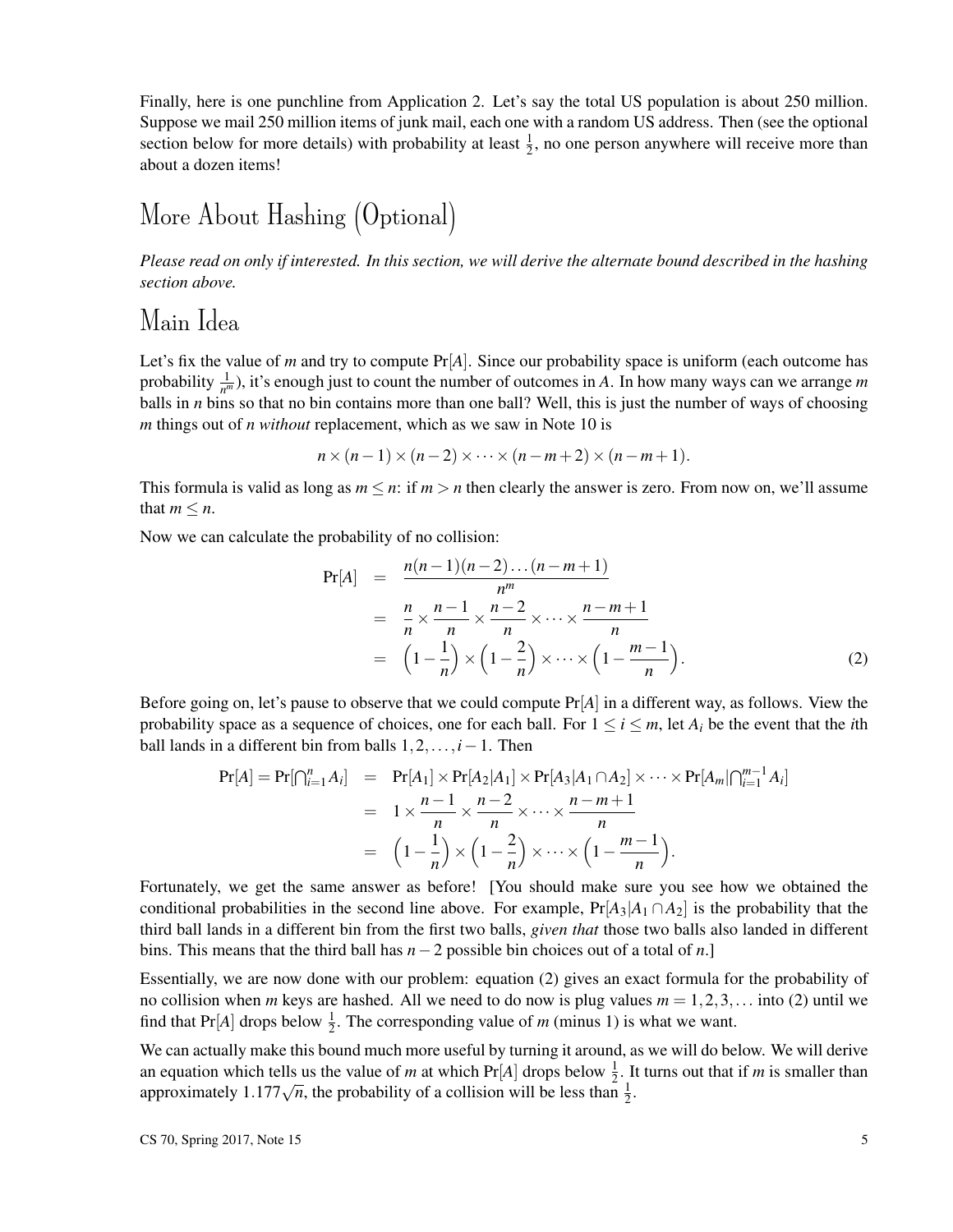### Further Simplification

The bound we gave above (for the largest number *m* of keys we can store before the probability of a collision reaches  $\frac{1}{2}$ ) is not really satisfactory: it would be much more useful to have a formula that gives the "critical" value of *m* directly, rather than having to compute  $Pr[A]$  for  $m = 1, 2, 3, \ldots$ . Note that we would have to do this computation separately for each different value of *n* we are interested in: i.e., whenever we change the size of our hash table.

So what remains is to "turn equation (2) around", so that it tells us the value of *m* at which Pr[*A*] drops below  $\frac{1}{2}$ . To do this, let's take logs: this is a good thing to do because it turns the product into a sum, which is easier to handle. We get

$$
\ln(\Pr[A]) = \ln\left(1 - \frac{1}{n}\right) + \ln\left(1 - \frac{2}{n}\right) + \dots + \ln\left(1 - \frac{m-1}{n}\right),\tag{3}
$$

where "ln" denotes natural (base e) logarithm. Now we can make use of a standard approximation for logarithms: namely, if *x* is small then  $ln(1-x) \approx -x$ . This comes from the Taylor series expansion

$$
\ln(1-x) = -x - \frac{x^2}{2} - \frac{x^3}{3} - \dots
$$

So by replacing  $ln(1-x)$  by  $-x$  we are making an error of at most  $\left(\frac{x^2}{2} + \frac{x^3}{3} + \cdots\right)$ , which is at most  $2x^2$  when  $x \leq \frac{1}{2}$  $\frac{1}{2}$ . In other words, we have

$$
-x \ge \ln(1-x) \ge -x - 2x^2.
$$

And if *x* is small then the error term  $2x^2$  will be much smaller than the main term  $-x$ . Rather than carry around the error term  $2x^2$  everywhere, in what follows we'll just write  $ln(1-x) \approx -x$ , secure in the knowledge that we could make this approximation precise if necessary.

Now let's plug this approximation into equation (3):

$$
\ln(\Pr[A]) \approx -\frac{1}{n} - \frac{2}{n} - \frac{3}{n} - \dots - \frac{m-1}{n}
$$
  
= 
$$
-\frac{1}{n} \sum_{i=1}^{m-1} i
$$
  
= 
$$
-\frac{m(m-1)}{2n}
$$
  

$$
\approx -\frac{m^2}{2n}.
$$
 (4)

Note that we've used the approximation for  $ln(1-x)$  with  $x = \frac{1}{n}, \frac{2}{n}, \frac{3}{n}, \ldots, \frac{m-1}{n}$ . So our approximation should be good provided all these are small, i.e., provided *n* is fairly big and *m* is quite a bit smaller than *n*. Once we're done, we'll see that the approximation is actually pretty good even for modest sizes of *n*.

Now we can undo the logs in (4) to get our expression for Pr[*A*]:

$$
\Pr[A] \approx e^{-\frac{m^2}{2n}}.
$$

The final step is to figure out for what value of *m* this probability becomes  $\frac{1}{2}$ . So we want the largest *m* such that  $e^{-\frac{m^2}{2n}} \geq \frac{1}{2}$  $\frac{1}{2}$ . This means we must have

$$
-\frac{m^2}{2n} \geq \ln(\frac{1}{2}) = -\ln 2,\tag{5}
$$

or equivalently

 $\text{CS } 70$ , Spring 2017, Note 15 6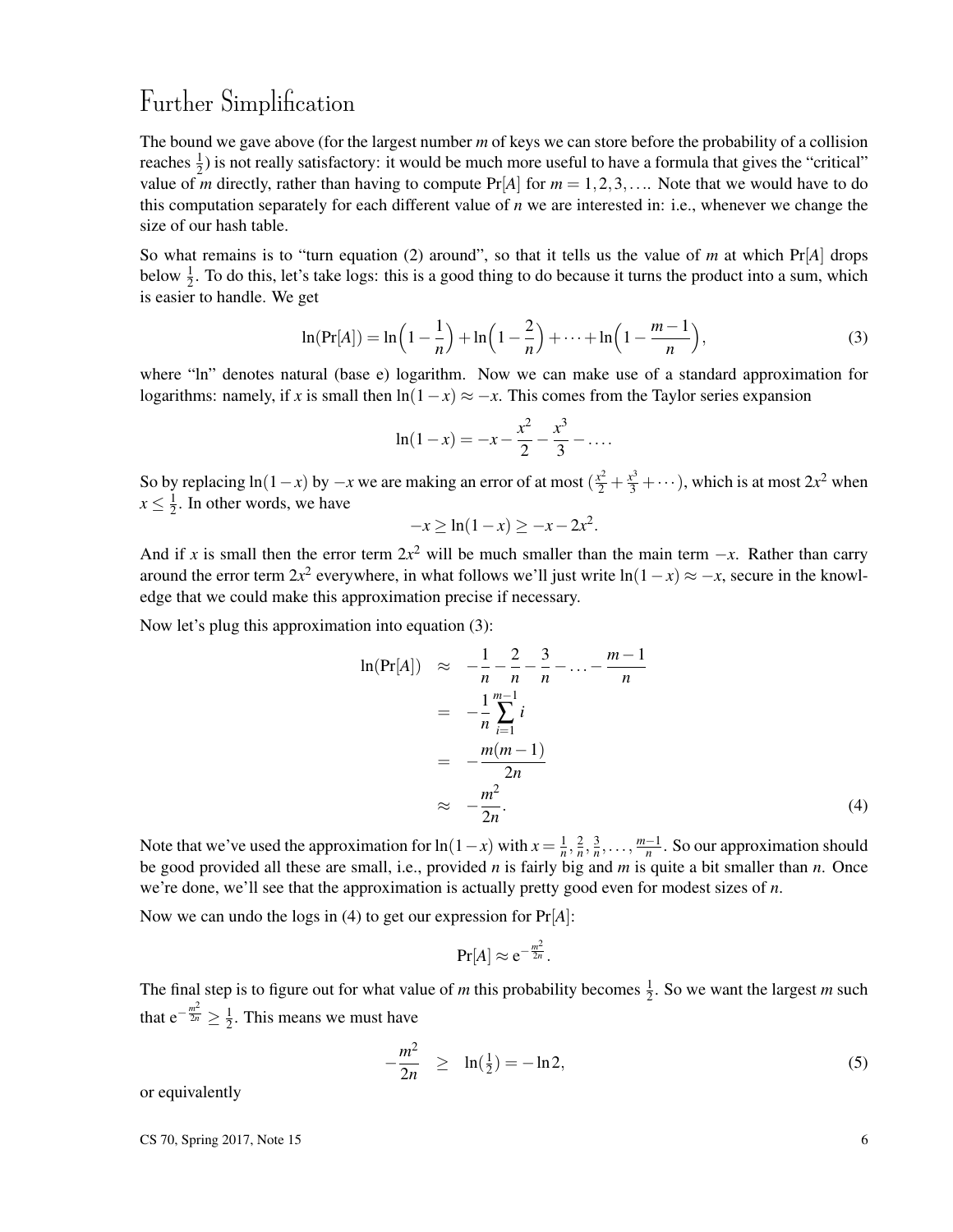$$
m \leq \sqrt{(2\ln 2)n} \approx 1.177\sqrt{n}.\tag{6}
$$

So the bottom line is that we can hash approximately  $m = |1.177\sqrt{n}|$  keys before the probability of a collision reaches  $\frac{1}{2}$ .

Recall that our calculation was only approximate; so we should go back and get a feel for how much error we made. We can do this by using equation (2) to compute the exact value  $m = m_0$  at which Pr[*A*] drops below  $\frac{1}{2}$ , for a few sample values of *n*. Then we can compare these values with our estimate  $m = 1.177\sqrt{n}$ .

|                                                                   |  |  |  |  |  | $n \mid 10$ 20 50 100 200 365 500 1000 10 <sup>4</sup> 10 <sup>5</sup> 10 <sup>6</sup> |
|-------------------------------------------------------------------|--|--|--|--|--|----------------------------------------------------------------------------------------|
| $1.177\sqrt{n}$ 3.7 5.3 8.3 11.8 16.6 22.5 26.3 37.3 118 372 1177 |  |  |  |  |  |                                                                                        |
| exact $m_0$   4 5 8 12 16 22 26 37 118 372 1177                   |  |  |  |  |  |                                                                                        |

From the table, we see that our approximation is very good even for small values of *n*. When *n* is large, the error in the approximation becomes negligible.

## Why  $\frac{1}{2}$ ?

As mentioned above, we could consider values other than  $\frac{1}{2}$ . What we did above was to (approximately) compute Pr[*A*] (the probability of no collision) as a function of *m*, and then find the largest value of *m* for which our estimate is smaller than  $\frac{1}{2}$ . If instead we were interested in keeping the collision probability below (say) 0.05 (= 5%), we could derive that we could hash at most  $m = \sqrt{(2\ln(20/19))n} \approx 0.32\sqrt{n}$  keys. Of course, this number is a bit smaller than before because our collision probability is now smaller. But no matter what "confidence" probability we specify, our critical value of *m* will always be  $c\sqrt{n}$  for some constant *c* (which depends on the confidence).

## More About Load Balancing (Optional)

In this section, we'll come up with a slightly tighter bound for *k* and we will also show how to choose *k* so that the probability of an overloaded processor is less than  $\frac{1}{2}$ .

We'll start with an alternate calculation of  $Pr[A_k(1)]$ . Let  $C_i(1)$  be the event that the number of balls in bin 1 is exactly *j*. It's not hard to write down an *exact* expression for  $Pr[C_i(1)]$ :

$$
\Pr[C_j(1)] = \binom{n}{j} \left(\frac{1}{n}\right)^j \left(1 - \frac{1}{n}\right)^{n-j}.\tag{7}
$$

This can be seen by viewing each ball as a biased coin toss: Heads corresponds to the ball landing in bin 1, Tails to all other outcomes. So the Heads probability is  $\frac{1}{n}$ ; and all coin tosses are (mutually) independent. As we saw in earlier lectures, (7) gives the probability of exactly *j* Heads in *n* tosses.

Thus we have

$$
Pr[A_k(1)] = \sum_{j=k}^{n} Pr[C_j(1)] = \sum_{j=k}^{n} {n \choose j} \left(\frac{1}{n}\right)^j \left(1 - \frac{1}{n}\right)^{n-j}.
$$
 (8)

Now in some sense we are done: we could try plugging values  $k = 1, 2, \ldots$  into (8) until the probability drops below  $\frac{1}{2n}$ . However, it is also possible to massage equation (8) into a cleaner form from which we can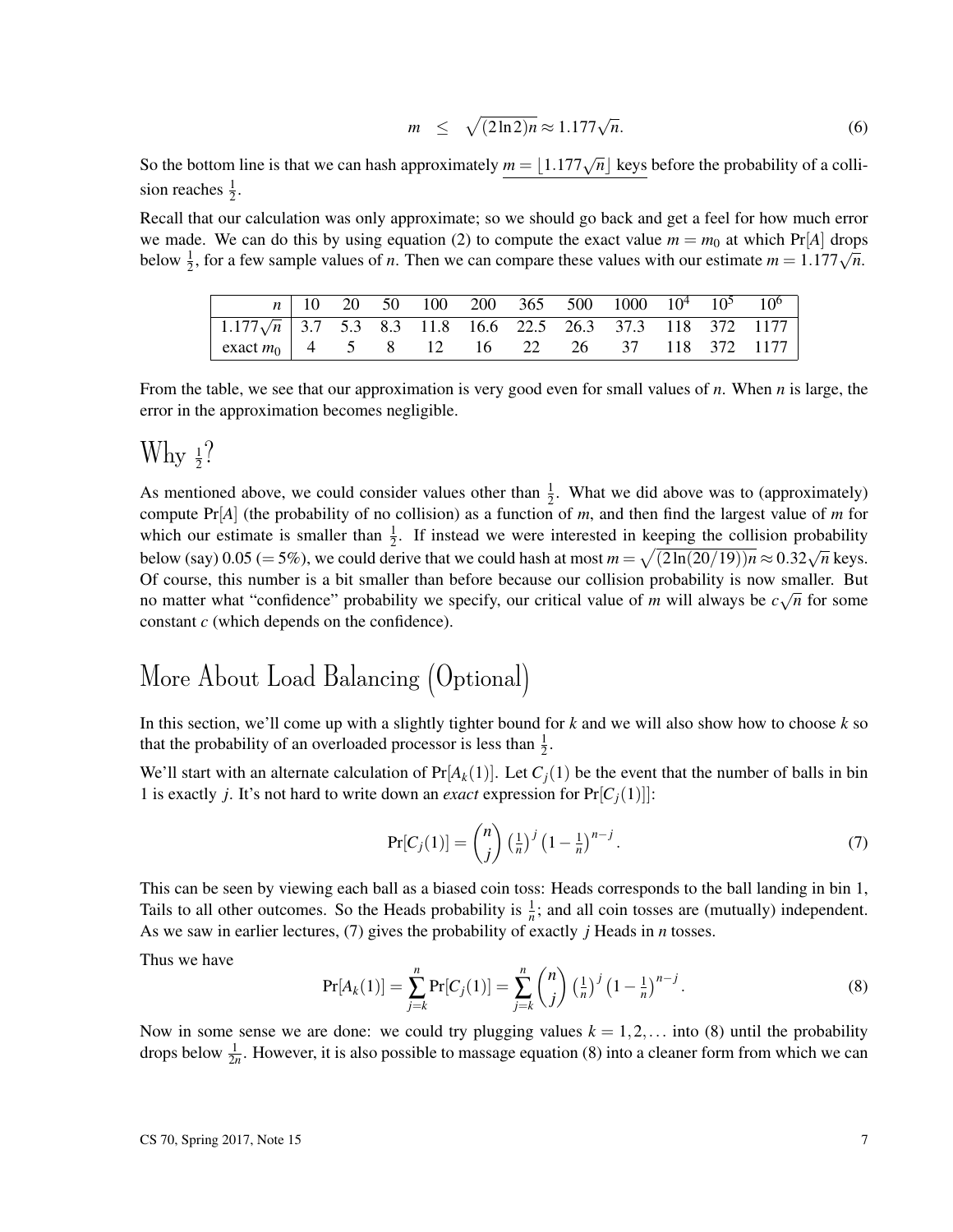read off the value of *k* more directly. We will need to do a few calculations and approximations:

$$
\Pr[A_k(1)] = \sum_{j=k}^n {n \choose j} \left(\frac{1}{n}\right)^j \left(1 - \frac{1}{n}\right)^{n-j}
$$
  
\n
$$
\leq \sum_{j=k}^n \left(\frac{ne}{j}\right)^j \left(\frac{1}{n}\right)^j
$$
  
\n
$$
= \sum_{j=k}^n \left(\frac{e}{j}\right)^j
$$
 (9)

In the second line here, we used the standard approximation<sup>1</sup>  $\left(\frac{n}{i}\right)$  $(\frac{n}{j})^j \leq {n \choose j}$  $\binom{n}{j} \leq \left(\frac{n e}{j}\right)$  $\frac{e}{i}$ )<sup>*j*</sup>. Also, we tossed away the  $(1 - \frac{1}{n})^{n-j}$  term, which is permissible because doing so can only increase the value of the sum (i.e., since  $(1 - \frac{1}{n})^{n-j} \le 1$ ). It will turn out that we didn't lose too much by applying these bounds.

Now we're already down to a much cleaner form in (9). To finish up, we just need to sum the series. Again, we'll make an approximation to simplify our task, and hope that it doesn't cost us too much. The terms in the series in (9) go down at each step by a factor of at least  $\frac{e}{k}$ . So we can bound the series by a *geometric* series, which is easy to sum:

$$
\sum_{j=k}^{n} \left(\frac{e}{j}\right)^{j} \leq \left(\frac{e}{k}\right)^{k} \left(1 + \frac{e}{k} + \left(\frac{e}{k}\right)^{2} + \cdots\right) \leq 2\left(\frac{e}{k}\right)^{k},\tag{10}
$$

where the second inequality holds provided we assume that  $k \geq 2e$  (which it will be, as we shall see in a moment).

So what we have now shown is the following:

$$
\Pr[A_k(1)] \le 2\left(\frac{\mathrm{e}}{k}\right)^k \tag{11}
$$

(provided  $k \ge 2e$ ). Note that, even though we have made a few approximations, inequality (11) is completely valid: all our approximations were " $\leq$ ", so we always have an *upper* bound on Pr[ $X_1 \geq k$ ]. [You should go back through all the steps and check this.]

Recall from (1) that our goal is to make the probability in (11) less than  $\frac{1}{2n}$ . We can ensure this by choosing k so that

$$
\left(\frac{e}{k}\right)^k \le \frac{1}{4n}.\tag{12}
$$

Now we are in good shape: given any value *n* for the number of jobs/processors, we just need to find the smallest value  $k = k_0$  that satisfies inequality (12). We will then know that, with probability at least  $\frac{1}{2}$ , the maximum load on any processor is at most  $k_0$ . The table below shows the values of  $k_0$  for some sample values of *n*. It is recommended that you perform the experiment and compare these values of *k*<sup>0</sup> with what happens in practice.

|                                                                                                                                                |  |  | $n \mid 10$ 20 50 100 500 1000 10 <sup>4</sup> 10 <sup>5</sup> 10 <sup>6</sup> 10 <sup>7</sup> 10 <sup>8</sup> 10 <sup>15</sup> |  |  |  |
|------------------------------------------------------------------------------------------------------------------------------------------------|--|--|---------------------------------------------------------------------------------------------------------------------------------|--|--|--|
| exact $k_0$   6 6 7 7 8 8 9 10 11 12 13 19                                                                                                     |  |  |                                                                                                                                 |  |  |  |
|                                                                                                                                                |  |  |                                                                                                                                 |  |  |  |
| $\ln(4n)$ 3.7 4.4 5.3 6.0 7.6 8.3 10.6 13.9 15.2 17.5 19.8 36<br>$\frac{2 \ln n}{\ln \ln n}$ 5.6 5.4 5.8 6.0 6.8 7.2 8.2 9.4 10.6 11.6 12.6 20 |  |  |                                                                                                                                 |  |  |  |

<sup>&</sup>lt;sup>1</sup> Computer scientists and mathematicians carry around a little bag of tricks for replacing complicated expressions like  $\binom{n}{j}$  with simpler approximations. This is just one of these. It isn't too hard to prove the lower bound, i.e., that  ${n \choose j} \geq \frac{n}{j}$ . The upper bound is a bit trickier, and makes use of another approximation for *n*! known as *Stirling's approximation*, which implies that  $j! \geq \left(\frac{j}{e}\right)^j$ . We won't discuss the details here.